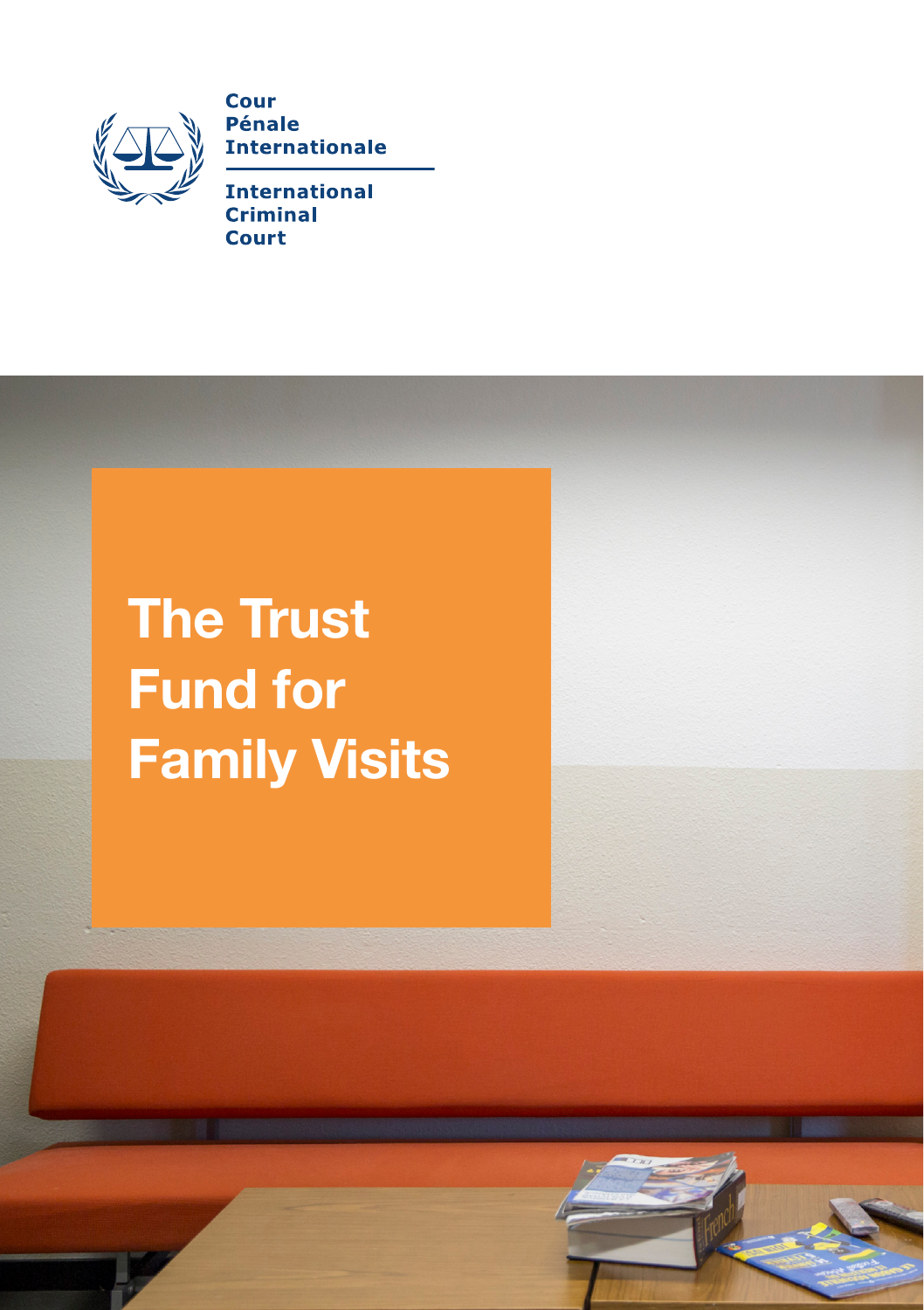As an international judicial institution, the ICC is committed to upholding internationally recognised human rights throughout its judicial process. This includes ensuring the appropriate standards and conditions of detention. In our experience, regular and meaningful contact with family members contributes significantly to the psychosocial well-being of detained persons, and consequently, the quality and efficiency of proceedings. By contributing to this trust fund, States and other donors can help to ensure that the rights of detained persons are upheld and that the Court's judicial processes are as fair, humane and efficient as possible.

**■ Peter Lewis, Registrar** 

# What is the Trust Fund for Family Visits?

The Trust Fund for Family Visits ("TFFV" or "Fund") helps to ensure that all persons detained for hearings before the International Criminal Court ("ICC" or "Court") are treated humanely and that their right to family life is upheld equally. Visits with family members contribute significantly to the psychosocial well-being of detained persons, which is indispensable for a fair and efficient judicial process. This Fund ensures that indigent detained persons whose families could not otherwise afford to visit them are able to receive a limited number of visits during their time in detention, which may span several years.

To ensure the responsible use of donations to the Fund, requests for family visits by indigent detained persons are approved by the Court only if they meet specific criteria, including that the recipients are members of the immediate family of indigent detained persons and lack independent means to visit.

# How and why was the TFFV created?

The right to the respect of private and family life is enshrined in Article 16 of the Universal Declaration of Human Rights

and Articles 17 and 23 of the International Covenant on Civil and Political Rights. All persons detained by the ICC are entitled to receive visits in accordance with Regulation 100(1) of the Regulations of the Court and Regulation 179 of the Regulations of the Registry.

The right to family visits does not, according to existing law and standards, entail a corresponding legal right to have such visits paid for by the detaining authority. However, the ICC Presidency upheld, in March 2009, that the Court had an obligation to provide and fund family visits for indigent detained persons due to the fact that: (i) persons detained in The Hague tend to be far from where their family is located, and (ii) pre-trial proceedings and detention, during which time detained persons are presumed innocent, can extend over several years. The period of detention can be even longer if the accused person was detained by national authorities prior to being surrendered to the ICC.

The decision of the Presidency was reinforced by a 2009 Resolution of the Assembly of States Parties ("ASP"), which invited the Court to continue to address the well-being of detained persons in its custody, paying particular attention to the maintenance of family contacts. The TFFV was established by the ASP in 2010.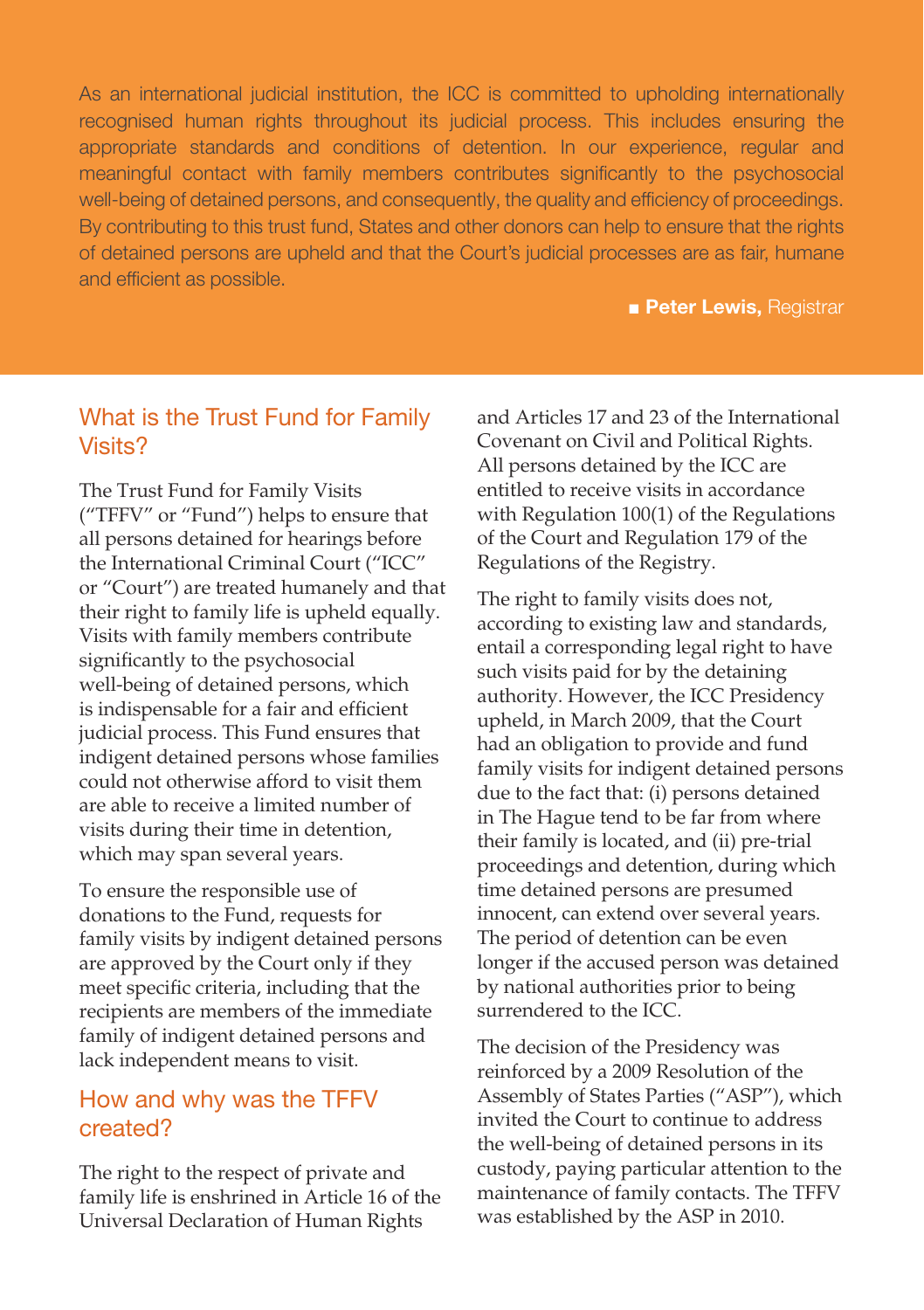## Why is the TFFV important?

In the experience of the Court, and its Detention Centre in particular, the facilitation of family visits for indigent detained persons through the TFFV has played a critical role in promoting psychosocial well-being. This, in turn, has had a significant, positive impact on how judicial proceedings have progressed. Having direct contact with immediate family members helps detained persons to maintain their mental and physical health throughout what is an often lengthy judicial process. This can save the Court valuable time, as well as human and financial resources, for example, by preventing the delay of proceedings due to issues related to a detained person's mental or physical health.

The importance of facilitating family visits of detained persons' partners and children cannot be overstated. Maintaining family cohesion is not an abstract principle. It involves people; people inside the community of the ICC detention centre and people inside the family unit of the detained person. Maintaining family links is not only a legal obligation, but also an ethical and moral one.

■ Paddy Craig, Chief Custody

Psychological and sociological research highlights the psychosocial benefits of visits for detained persons. These benefits include the reduction of depressive symptoms and misconduct during detention, improved participation in court proceedings, and the potential for improved social reintegration should the defendant be convicted and released after serving his or her sentence. Visits offset social isolation and have a humanising

effect on the detained person. Visits also improve familial relationships, with particular benefits for the psychosocial development of the children of detained persons. Psychological stability, improved familial relationships, and the mitigation of adverse social impacts through the practice of visits effectively maintains the dignity of defendants and upholds the Court's objective to influence positively the societies within which it operates.

## How is the TFFV funded?

The TFFV is subsidized entirely through voluntary contributions by States, non-governmental organizations and individuals. Since its inception, the Fund has received close to 250,000 Euros from five States. Since 2011, this funding has enabled eight indigent detained persons to receive, collectively, 33 family visits involving 105 family members, including 72 children.

#### How much do family visits cost?

The table below provides an overview of the approximate costs of family visits over the course of one year. It accounts for eight separate visits, involving 24 family members, benefiting three indigent detained persons. The amount of funding required varies each year, depending on how many indigent persons are in ICC custody, and the particular circumstances and needs of their respective families.

While these costs may seem high, it is important to bear in mind that the Court must account for several variables, including the often significant distance between the Detention Centre and the place of residence of indigent detained persons' families, as well as the size of a given family and specific cultural, linguistic and personal factors that may necessitate special assistance during travel.